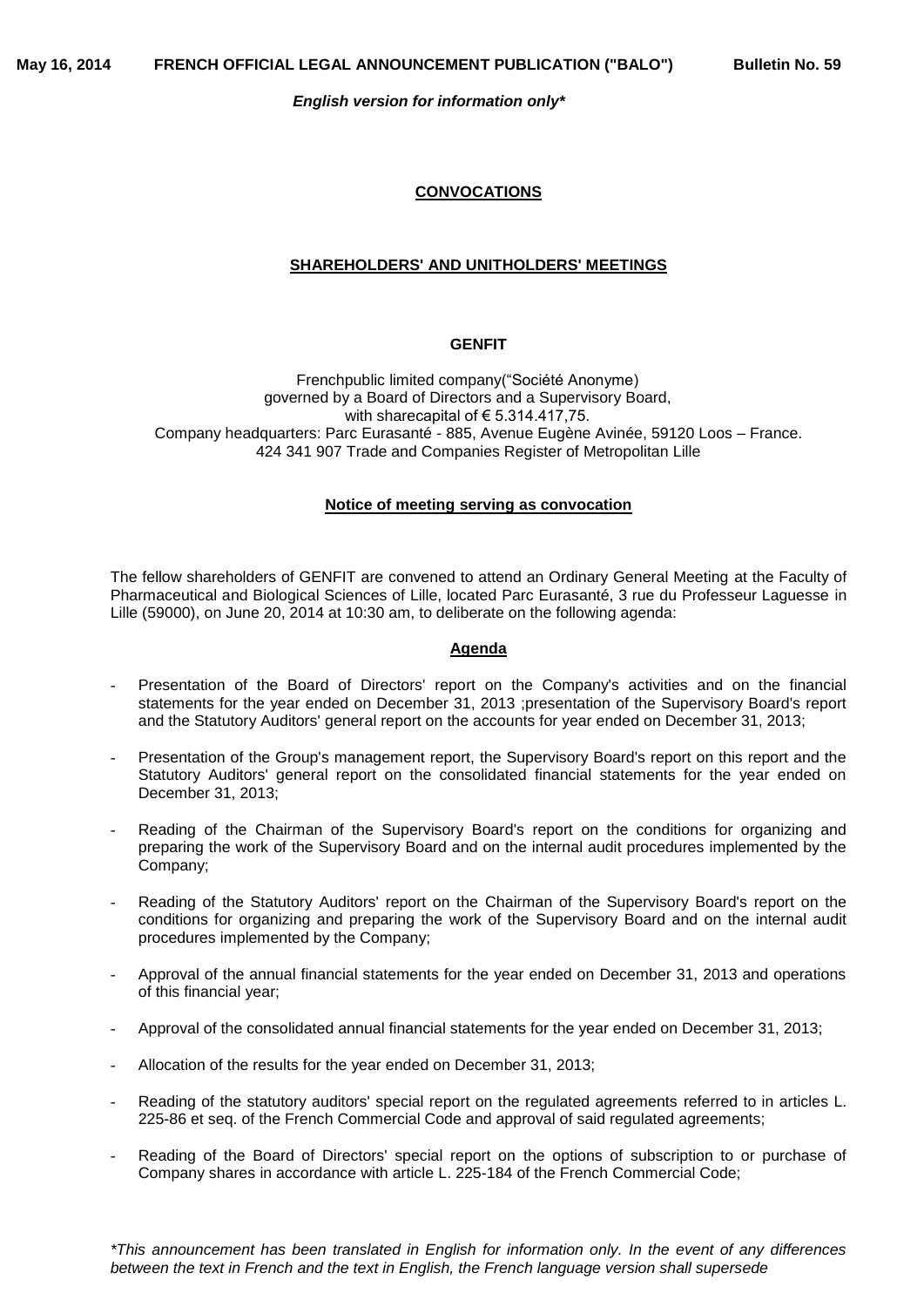- Reading of the Board of Directors' special report on the granting of free shares in accordance with article L. 225-197-4 of the French Commercial Code;
- Reading of the table summarizing the delegations of authority and powers granted by the General Meeting to the Board of Directors in respect of capital increases, in accordance with articles L. 225- 129-1 et seq. of the French Commercial Code;
- Reading of the Board of Directors' supplementary report on the use of delegations of powers granted by the General Meeting, in accordance with article R. 225-116 of the French Commercial Code;
- Recognition of the reconstitution of the Company's equity capital;
- Ratification of the cooptation of Mr. Frédéric Desdouits as member of the Supervisory Board, to replace the Company CM-CIC Capital Finance;
- Appointment of the Company Grant Thornton as new co-statutory auditor, to replace the Company Audit & Commissariat Aine & Deldique;
- Appointment of the Company IGEC as new alternate co-auditor, to replace the Company Audit Flandres Artois;
- Directors' fees:
- Powers to carry out legal formalities.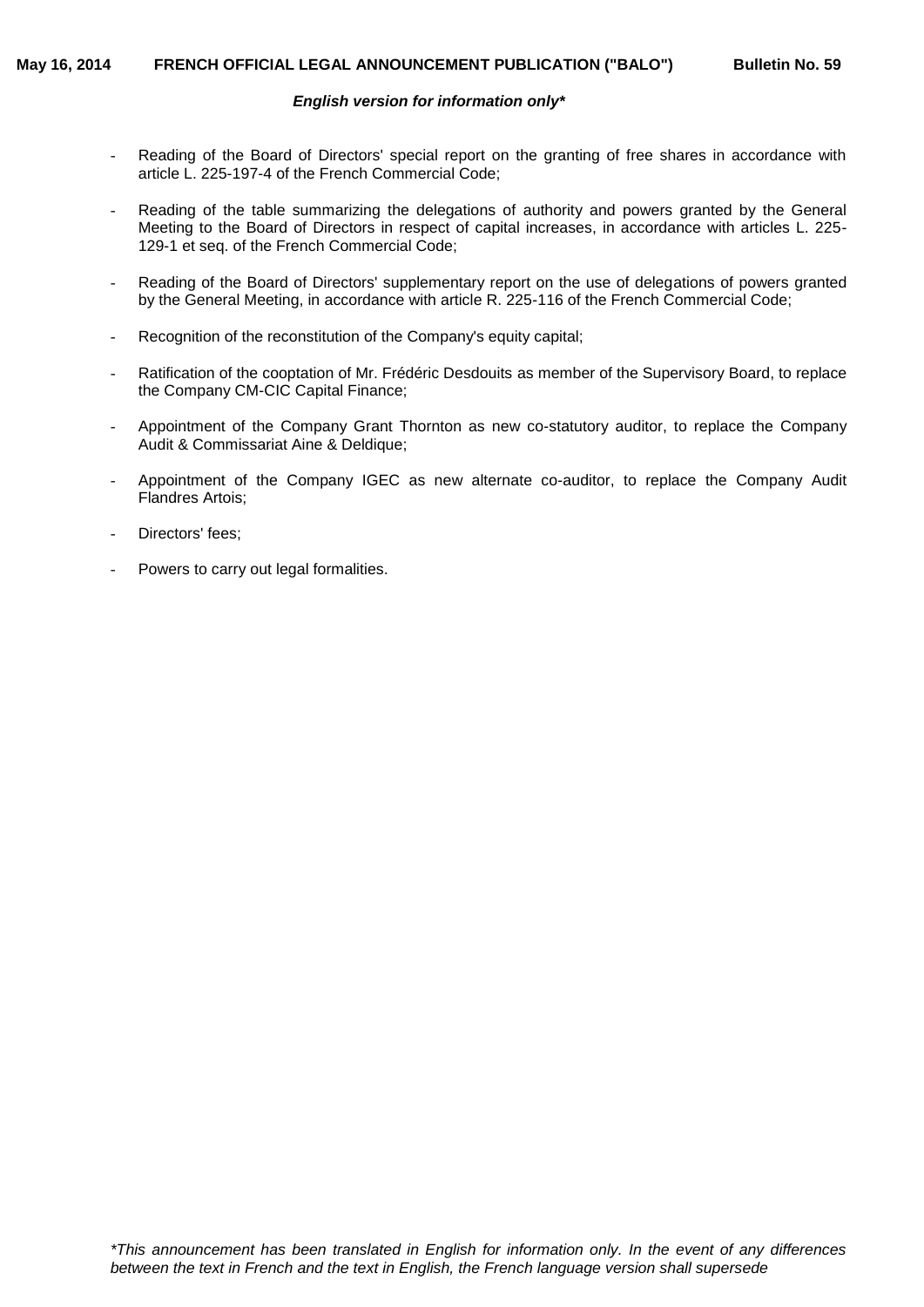### **DRAFT RESOLUTIONS**

### **Ordinary General Meeting**

**First Resolution** - Approval of the annual financial statements for the year ended on December 31, 2013

The General Meeting - deciding under the quorum and majority requirements for ordinary general meetings, having reviewed the Board of Directors' report, noting the lack of observations by the Supervisory Board on the Board of Directors' report and on the Company's annual financial statements and the Statutory Auditors' report for the year ended on December 31, 2013 - approves the 2013 financial statements as presented prepared according to French standards and in accordance with the French Commercial Code, which show a net loss of (10,043,221) euros.

The General Meeting also approves the operations reflected in these financial statements or summarized in these reports.

Under articles 223 quater and 223 quinquies of the French General Tax Code [Code général des impôts], the General Meeting notes that there are no expenditures or charges deductible from the Company's taxable income as referred to in article 39.4 of the French General Tax Code.

After having deliberated on this matter, the General Meeting gives full discharge to the members of the Board of Directors, the members of the Supervisory Board and the Statutory Auditors, without prejudice to the execution of their mandate for that year.

**Second Resolution** - Approval of the reports and consolidated financial statements for the year ended on December 31, 2013

The General Meeting - deciding under the quorum and majority requirements for ordinary general meetings, having reviewed the Board of Directors' report, noting the lack of observations by the Supervisory Board on the Board of Directors' report and on the Company's consolidated annual financial statements and the Statutory Auditors' report for the year ended on December 31, 2013 - approves the 2013 consolidated annual financial statements as presented, prepared according to IFRS accounting standards, which show a loss of (12,652,058) euros, as well as the operations reflected in these statements or summarized in these reports.

After having deliberated on this matter, the General Meeting gives full discharge to the members of the Board of Directors and to the Statutory Auditors, without prejudice to the execution of their mandate for that year.

**Third Resolution -** Allocation of the results for the year ended on December 31, 2013

The General Meeting, deciding under the quorum and majority requirements for ordinary general meetings, approves the proposal of the Board of Directors regarding the allocation of the results for the financial year 2013, and thus decides to allocate the loss for the year ended on December 31, 2013 as follows:

> ORIGIN Deficit for the year ended on December 31, 2013  $\epsilon$  (10,043,221) ALLOCATION Allocation to the item "Retained earnings", For a total of  $(10.043.221)$

This thus brings the retained earnings from  $\epsilon$  (32,594,143) to  $\epsilon$  (42,637,364)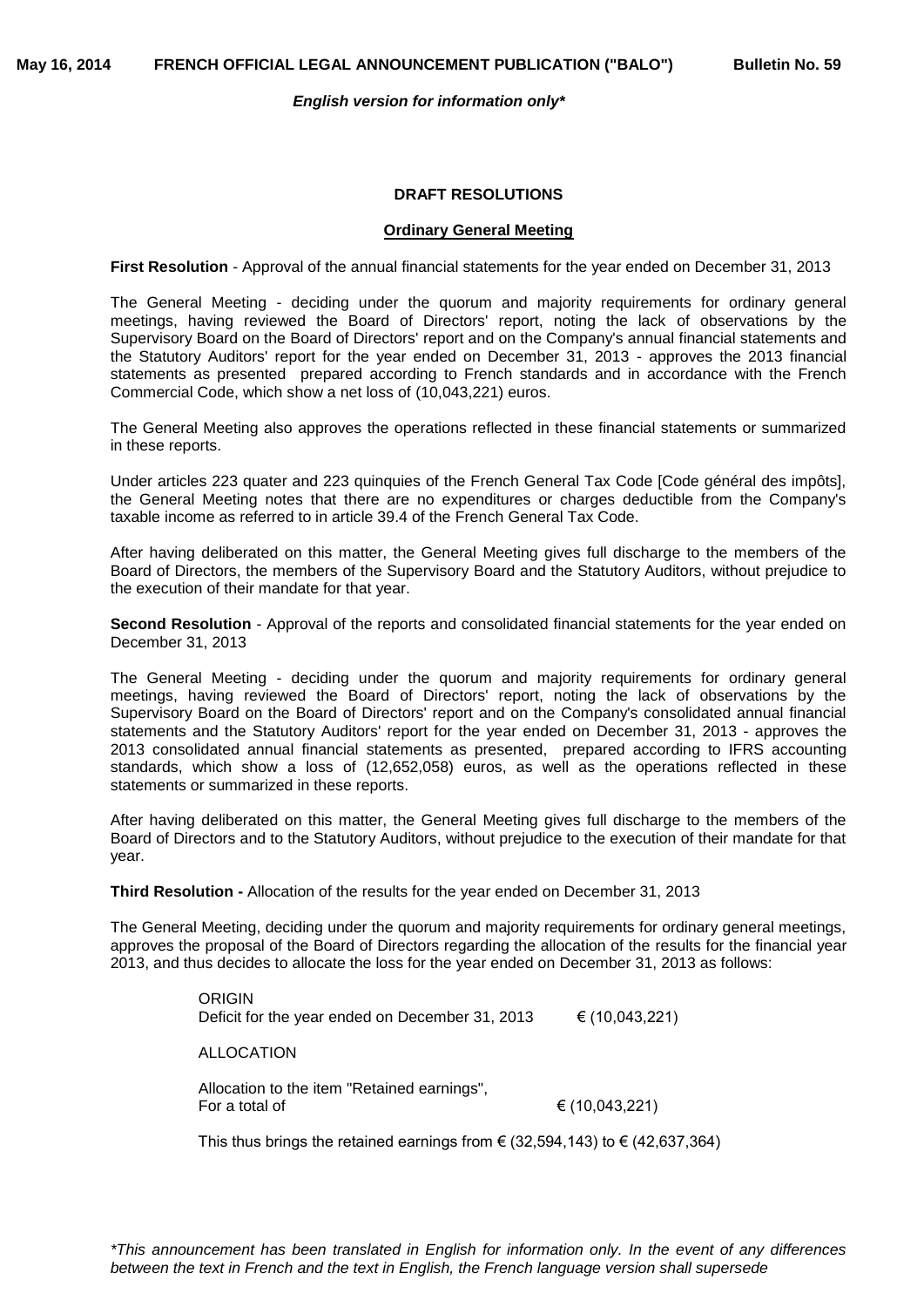The General Meeting acknowledges, in accordance with article 243 bis of the French General Tax Code, that so far there has been no distribution of dividends during the previous three financial years.

**Fourth Resolution** - Approval of the regulated agreements referred to in the Statutory Auditors' special report

After having deliberated on this matter, the General Meeting, deciding under the quorum and majority requirements for ordinary general meetings, and having reviewed the report prepared by the Statutory Auditors pursuant to article L. 225-88 of the Commercial Code, approves this report.

**Fifth Resolution -** Reading of the Board of Directors' special report on the options of subscription to or purchase of Company shares in accordance with article L. 225-184 of the French Commercial Code

After having deliberated on this matter, the General Meeting, deciding under the quorum and majority requirements for ordinary general meetings, approves the terms of the Board of Directors' special report on the options of subscription to or purchase of Company shares, prepared in accordance with article L. 225- 184 of the French Commercial Code.

**Sixth Resolution -** Reading of the Board of Directors' special report on the granting of free shares in accordance with article L. 225-197-4 of the French Commercial Code

After having deliberated on this matter, the General Meeting, deciding under the quorum and majority requirements for ordinary general meetings, approves the terms of the Board of Directors' special report on the granting of free existing shares or new shares to be issued, in accordance with article L. 225-197-4 of the French Commercial Code.

**Seventh Resolution** - Reading of the table summarizing the delegations of authority and powers granted by the General Meeting of Shareholders to the Board of Directors, in accordance with articles L. 225-129-1 et seq. of the French Commercial Code.

After having deliberated on this matter, the General Meeting, deciding under the quorum and majority requirements for ordinary general meetings, approves the terms of the table summarizing the delegations of authority and powers that have been granted by the General Meeting of Shareholders to the Board of Directors in respect of capital increases, in accordance with articles L. 225-129-1 et seq of the French Commercial Code.

**Eighth Resolution -** Recognition of the reconstitution of the Company's equity capital

The General Meeting, deciding under the quorum and majority requirements for ordinary general meetings, having reviewed the Board of Directors' report, notes that, in view of the capital increases made during the year ended on December 31, 2013, the Company's equity capital has been reconstituted up to a value equal to at least half of the share capital, and gives full powers to the Board of Directors for the purpose of eliminating the observation on record at the Trade and Companies Register pertaining to the loss of half of the capital.

**Ninth Resolution -** Ratification of the cooptation of Mr. Frédéric Desdouits as member of the Supervisory Board, to replace the Company CM-CIC Capital Finance

The General Meeting, deciding under the quorum and majority requirements for ordinary general meetings, having reviewed the Board of Directors' report and the Committee on Appointments and Remunerations' report, decides to ratify the cooptation of Mr. Frédéric Desdouits, which took place during the meeting held on May 13, 2014. Mr. Desdouits is of French nationality, born on April 18, 1967 in Boulogne-Billancourt (92101), and resides in Paris (75017) at 31 rue Lacroix. He was co-opted as member of the Supervisory Board, to replace the Company CM-CIC Capital Finance, represented by Mr. Philippe Traisnel, who has resigned. Mr. Desdouits will assume the role of member of this board for the remainder of Mr. Traisnel's term, i.e. until the Ordinary General Meeting called to approve the financial statements for the year ending on December 31, 2015.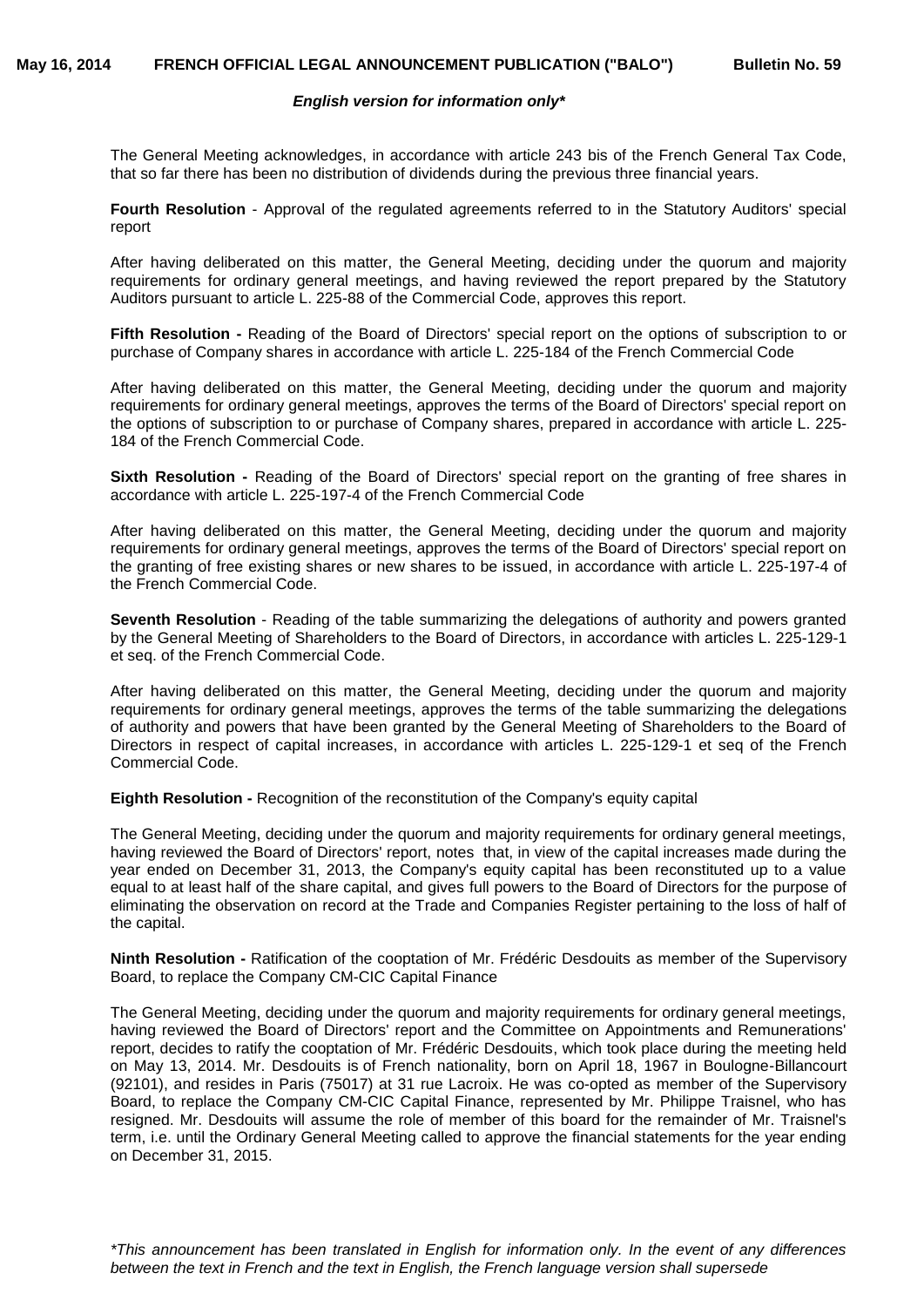Mr. Frédéric Desdouits has declared that he accepts the duties entrusted to him and that he is not subject to any measure likely to prevent him from exercising this role.

**Tenth Resolution** - Appointment of the Company Grant Thornton as new co-statutory auditor, to replace the Company Audit & Commissariat Aine & Deldique

The General Meeting, deciding under the quorum and majority requirements for ordinary general meetings, having read the Board of Directors' report, and at the proposal of the Supervisory Board, in accordance with article L. 225-28 of the French Commercial Code, after recognizing the resignation of the company Audit & Commissariat Aine & Deldique from its duties as co-statutory auditor following this General Meeting, as well as the resignation - effective on the same date thereof - of its alternate auditor, Audit Flandres Artois, represented in such capacity by Mr. Olivier Verrue, decides to appoint the Company Grant Thornton as the new co-statutory auditor, a French public limited company ("Société Anonyme) with share capital of 2,297,184 euros, whose registered address is located at 100 rue de Courcelles, Paris (75017), registered with the Trade and Companies Register of Paris under the number 632 013 843, to replace Audit & Commissariat Aine & Deldique in its role as co-statutory auditor for the remainder of its mandate, i.e. until the Ordinary General Meeting called to approve the financial statements for the year ending on December 31, 2017.

The General Meeting acknowledges that the Company Grant Thornton will be represented, during its mandate, by Mr. Jean-Pierre Colle. The General Meeting also noted that Grant Thornton informed the Company in advance that it would accept the mandate of co-statutory auditor for the Company, should such mandate be voted by the General Meeting, and that it was not subject to any of the conflicts of interest prescribed by law for the exercise of such mandate.

**Eleventh Resolution -** Appointment of the Company IGEC as new alternate co-statutory auditor, to replace the Company Audit Flandres Artois

The General Meeting, deciding under the quorum and majority requirements for ordinary general meetings, having reviewed the Board of Directors' report, and at the proposal of the Supervisory Board, in accordance with article L. 225-28 of the French Commercial Code, after recognizing the resignation of the Company Audit Flandres Artois, represented in such capacity by Mr. Olivier Verrue, who resigns from his duties as alternate co-auditor following this General Meeting, decides to appoint the Company IGEC, a French public limited company ("Société Anonyme) with capital share of 46,000 euros, whose registered address is located at 3 rue Léon Jost, Paris (75017), registered with the Trade and Companies Register of Paris under the number 662 000 512, to replace the Company Grant Thornton in its role as alternate coauditor for the remainder of its mandate, i.e. until the Ordinary General Meeting called to approve the financial statements for the year ending on December 31, 2017.

The General Meeting acknowledges that the Company IGEC will be represented, during its mandate, by Mr. Vincent Papazian. The General Meeting also noted that IGEC informed the Company in advance that it would accept the mandate of co-statutory auditor for the Company, should such mandate be voted by the General Meeting, and that it was not subject to any of the conflicts of interest prescribed by law for the exercise of such mandate.

### **Twelfth Resolution** - Directors' fee

The General Meeting, deciding under the quorum and majority requirements for ordinary general meetings, having reviewed the Board of Directors' report and the Committee on Appointments and Remunerations' report, decides to set the maximum amount of directors' fees granted to the Supervisory Board for the year starting on January 1, 2014 to one hundred thousand (100,000) euros, and to leave it up to the Supervisory Board to distribute this amount.

### **Thirteenth Resolution** - Powers to carry out legal formalities

The General Meeting grants full powers to the holder of an original, a copy or an extract of these minutes for the purposes of fulfilling all filing and publication formalities required by the applicable laws and regulations.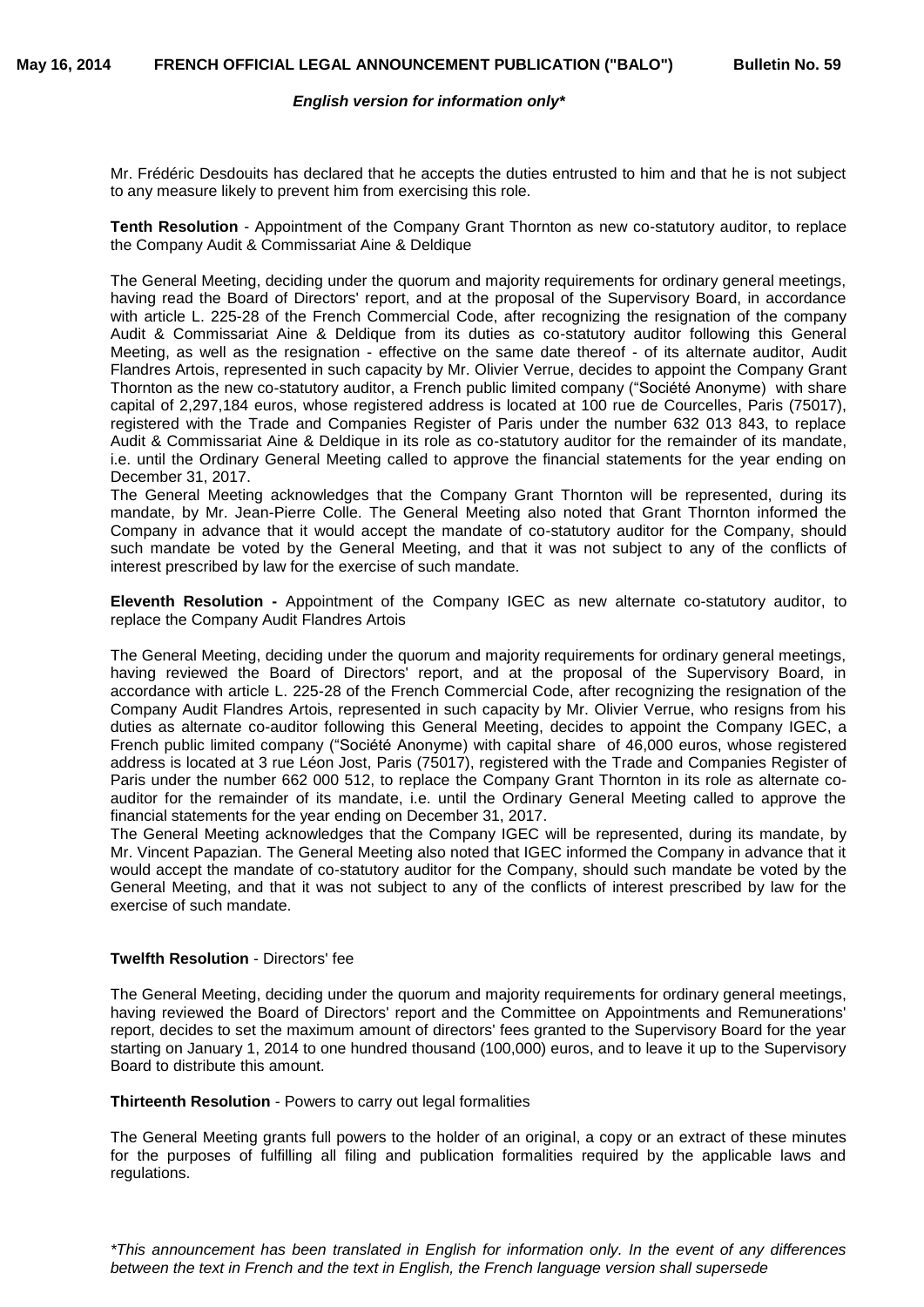\* \* \*

All shareholders, regardless of the number of shares they own, have the right to attend the General Meeting, to be represented by an authorized representative, to send a proxy without indicating the authorized representative, in which case its voting rights will be exercised to approve the draft resolutions presented or approved by the Board of Directors and to reject the other draft resolutions, or to vote before the General Meeting by mail.

All shareholders may be represented by their spouse, their partner with whom they have entered into a civil partnership, by another shareholder of the Company, or by any other individual or legal entity of their choice. Any shareholder who is represented by a person other than his/her spouse or partner with whom he/she has entered into a civil partnership is informed by his/her authorized representative of any fact enabling him/her to measure the risk that such person may pursue an interest other than that of the shareholder's, under the terms of article L. 225-106-1 of the French Commercial Code.

### **To attend, vote by mail or be represented at the General Meeting**

In accordance with article R. 225-85 of the French Commercial Code, the right to participate at the General Meeting is justified by registration of the shares on the books in the shareholder's name or in the name of the intermediary registered on his/her behalf, by no later than midnight, Paris time, on the third business day before the Meeting is held:

- either in the registered share accounts held for the Company by its agent, *Société Générale*  Securities Services, for shareholders who hold registered shares;

or in the accounts of bearer shares held by the authorized bank or financial custodian, holder of securities accounts, for shareholders owning bearer shares.

The registration or recording of the shares in the accounts for bearer shares held by the authorized bank or financial custodian is evidenced by a share certificate issued by the latter, attached to the form for voting by mail or the proxy form or to the application for an admission card filled out in the shareholder's name or on behalf of the represented shareholder by the registered custodian.

### **If you wish to attend the General Meeting**

To facilitate the shareholder's attendance at the General Meeting, it is recommended that the shareholders first obtain an admission card, which they may obtain in the following manner:

- registered shareholders must apply for an admission card from the Company (*Genfit / Finance Department, Parc Eurasanté, 885 Avenue Eugène Avinée, 59120 Loos*) or from *Société Générale Securities Services*;

- at least three days before the date of the General Meeting, holders of bearer shares must ask their financial custodian to provide them a share certificate. The custodian will then send this certificate to *Société Générale Securities Services*, which will send the shareholder an admission card. This certificate will also be issued to shareholders wishing to physically attend the Annual General Meeting and who have not received their admission card by midnight, Paris time, on the third business day prior to the scheduled meeting.

On the day of the General Meeting, all shareholders must prove their capacity as such during the registration process.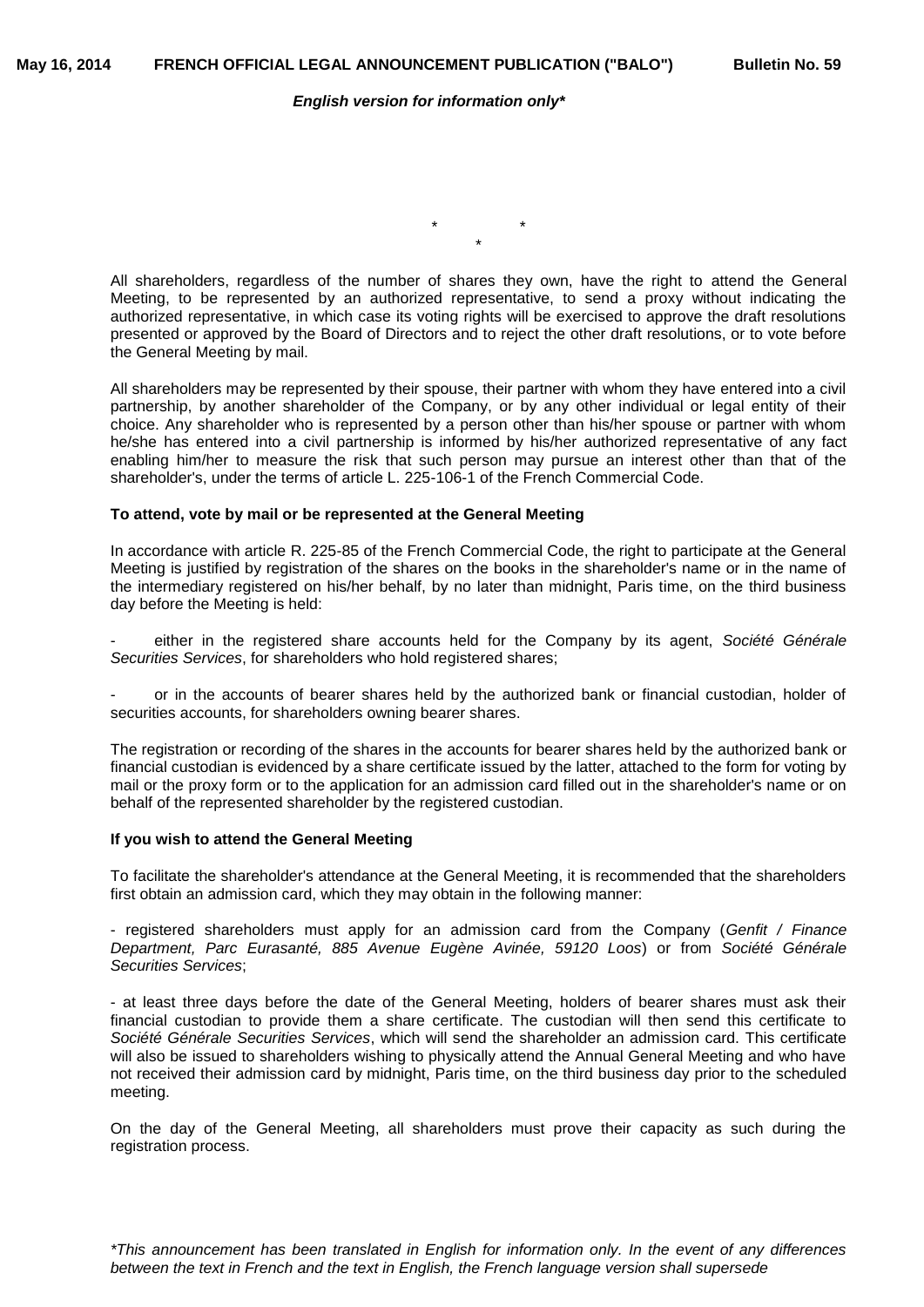### **If you wish to vote by mail or establish a proxy**

Registered shareholders directly receive the form for voting by mail or the proxy form, along with the meeting notice, which they must complete, sign and return.

Holders of bearer shares must request a voting form or proxy form from the institution where they hold their account, which will send the form along with a share certificate to *Société Générale Securities Services*. In order for any request for a voting form or proxy form to be honored, it must have been received no later than six calendar days before the date of the scheduled Meeting, i.e. on or before June 13, 2014, in accordance with article R. 225-75 of the French Commercial Code.

The form for voting by mail or by proxy will also be available at the Company.

To be counted, once the form for voting by mail has been completed and signed, it must be returned no later than three days prior to the scheduled Meeting, i.e. on or before June 17, 2014.

In the case where a custodian should return a proxy form or form for voting by mail, the Company reserves the right to question said custodian to find out the identity of the voters.

Any shareholder, who has already voted by mail, sent a proxy form or requested an admission card or a share certificate, in accordance with article R. 225-85 of the French Commercial Code, will no longer have the option of choosing another form of participation at the Meeting.

In accordance with article R. 225-85 of the French Commercial Code, any shareholder may transfer all or part of his/her shares after casting his/her vote by mail, sending a proxy form or requesting an admission card or a share certificate before the General Meeting:

- if the transfer occurs before midnight, Paris time, on the third business day prior to the Meeting, the Company shall invalidate or amend, as appropriate, the vote cast by mail, the proxy form, the admission card or the share certificate. For this purpose, the authorized custodian of the account shall notify the Company or *Société Générale Securities Services* of the transfer and provide it with the necessary information;

- if the transfer occurs after midnight, Paris time, on the third business day prior to the Meeting, it does not have to be notified by the authorized custodian or be taken into consideration by the Company, notwithstanding any agreement to the contrary.

### **Request to add points or draft resolutions and written questions**

Requests to add points or draft resolutions to the agenda by shareholders representing the portion of share capital required by articles R.225-71 and R.225-72 of the French Commercial Code should be sent to the Company headquarters (*Genfit / Finance Department, Parc Eurasanté, 885 Avenue Eugène Avinée, 59120 Loos*) by registered letter with acknowledgment of receipt, by no later than the twenty-fifth day preceding the date of the scheduled Meeting, and will not be accepted more than twenty days after the date of this notice. On the date of their request, the authors of such request (i) must justify that they hold or represent the portion of the share capital required by registration of the relevant securities either on the accounts of registered shares held for the Company by *Société Générale Securities Services*, or on the accounts for bearer shares held by an authorized bearer account custodian, and (ii) must submit a certificate of registration on the account along with their request. The request for adding a point to the agenda must be justified. The request to add draft resolutions is to be included along with the text of the draft resolution, which may be accompanied by a brief explanatory statement. When the draft resolution is on the presentation of a candidate to the board of directors or the supervisory board, it is to be accompanied by the information referred to in article 5 of R. 225-83 of the French Commercial Code.

The review by the General Meeting of the points or draft resolutions submitted by the shareholders under the conditions above is subject to the authors submitting the request for a new certificate evidencing the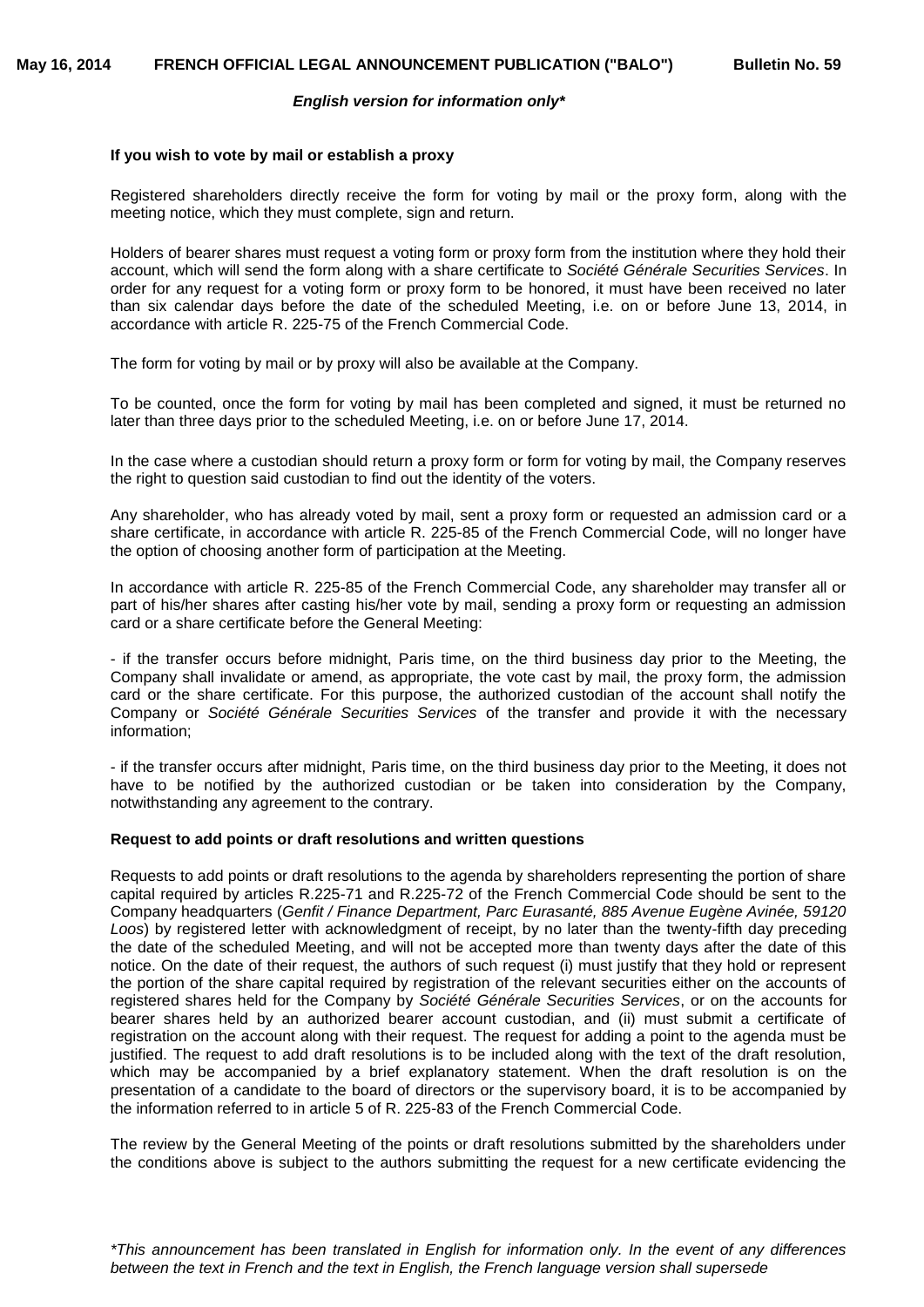registration of the shares in the same accounts by midnight, Paris time, on the third business day prior to the Meeting.